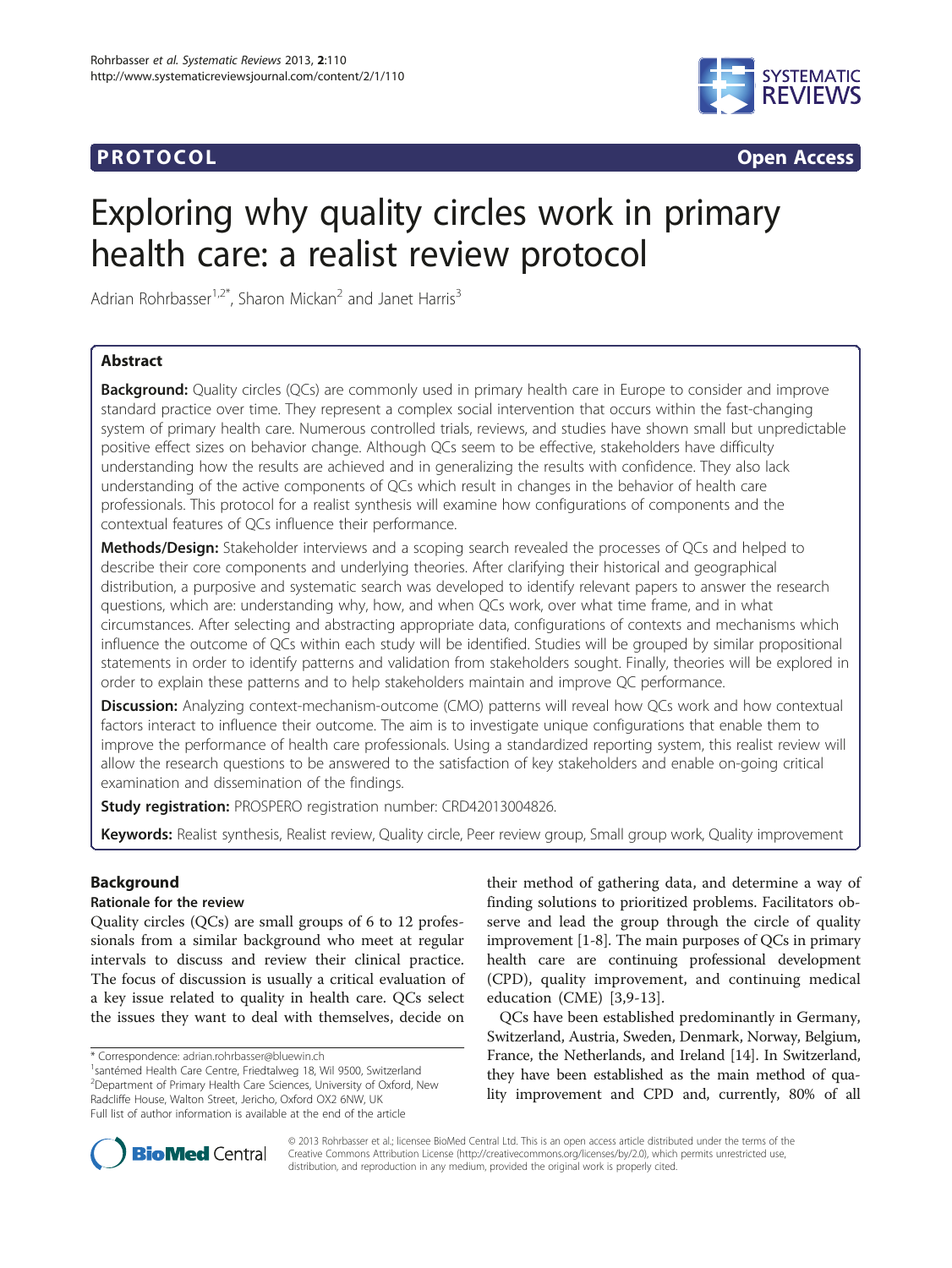physicians working in primary health care regularly attend QCs [\[15\]](#page-5-0).

Numerous studies suggest that QCs improve individual and group performance in terms of costs, ordering of tests, prescription habits, and adherence to clinical practice guidelines, thus resulting in better patient outcome measures and changes in performance indicators [[6,8,16-22](#page-5-0)]. Several systematic reviews (SRs) in the Cochrane Library show that elements of QCs such as educational materials, workshops, audit and feedback (with or without outreach visits), and local knowledge experts have a positive impact on the behavior of practitioners [[23](#page-5-0)-[27\]](#page-6-0). Facilitation is a key factor that has been shown in several reviews to be effective [[28](#page-6-0),[29](#page-6-0)]. Although systematic reviews of QCs provide summaries of their effectiveness, they are based on the assumption that the intervention has causal powers, and are typically unable to explain considerable variations in effectiveness because the original trials that are included in the review rarely explore the influence of surrounding contexts effectiveness [[30\]](#page-6-0).

Stakeholders in Switzerland, including practitioners, networks of health care centers, professional associations, and health insurance companies, largely recognize that QCs are effective but they have difficulty generalizing the results with confidence. They believe that QCs provide a social context for reflective practice and allow the dissemination of knowledge to influence the work practices of the participants. While stakeholders agree about the context and broad range of internal mechanisms, they are not confident in understanding how the active components of QCs prompt physicians to change their behavior [\[31\]](#page-6-0).

QCs have all the properties of complex interventions. Complex interventions depend on human behavior and their active ingredients tend to enable people to do the right thing at the right time or constrain them from doing something. They combine numerous and varying components and they function in diverse contexts. Individually, QCs respond to the unique constellation of the local needs of the complex system of primary health care. They are also responsive to changes in prevailing economic and cultural circumstances [[32](#page-6-0),[33](#page-6-0)].

For these reasons, a realist review is necessary to explore how local context interacts with various mechanisms to produce more or less effective QCs [\[34-36](#page-6-0)]. Further, a realist review can produce important information about the relative effectiveness of various components, thereby enabling stakeholders and practitioners to make informed decisions about the best structure and process for their particular QCs.

#### Objectives and focus of the review

The primary aim of this synthesis is to explain the QC program by finding underlying program theories,

reviewing how the theories are tested within studies, and comparing context-mechanism-outcome (CMO) configurations across studies to produce a middle-range theory explaining why, how, and when QCs work, over what time frame, and in what circumstances. The range of components that characterize QCs, their underlying mechanisms, and the local context in which QCs are conducted will be documented. The patterns within QCs, in which components act both independently and inter-dependently, will be investigated and mapped in relation to variations in underlying mechanisms and the local context. Study outcomes will be evaluated to identify optimal conditions for success, which will then inform stakeholders about strategies to manage and maintain current QCs.

#### Review questions

- 1) How do configurations of components and their underlying mechanisms within QCs influence their outcomes?
- 2) How do contextual features surrounding QCs improve individual and/or group performance?

#### **Methods**

This protocol sets out the scope for the realist review, describes the initial program theory for QCs and relevant candidate theories, outlines the search strategy and process for sifting abstracts on the topic of interest, and proposes a theory-based framework for extracting data. Overall approaches to data analysis and synthesis are outlined, with the condition that, as with all realist reviews, the approaches are tailored to ensure they are appropriate for the available data.

#### Identifying candidate theories

We initially explored the QC program theory using a scoping review of published papers and grey literature together with discussions with stakeholders [[2,](#page-5-0)[37-40\]](#page-6-0). By using terms such as 'quality circle' in the title and the abstract in Ovid MEDLINE and Embase, examining training material used in Switzerland, Austria and Germany, and studying the background literature used by stakeholders, the scoping review revealed a number of key elements that may facilitate QCs [\[4,5](#page-5-0)[,41-44\]](#page-6-0).

QCs are assumed to work because they bring people together to identify key issues concerning the quality of health care and they involve people in exploring solutions where there is a need for improvement. Coming from similar backgrounds, meeting in small groups at regular intervals, and, perhaps, voluntary participation are basic properties of QCs. It also seems to be important to have a trained facilitator who can engage the individuals and groups, support autonomy in terms of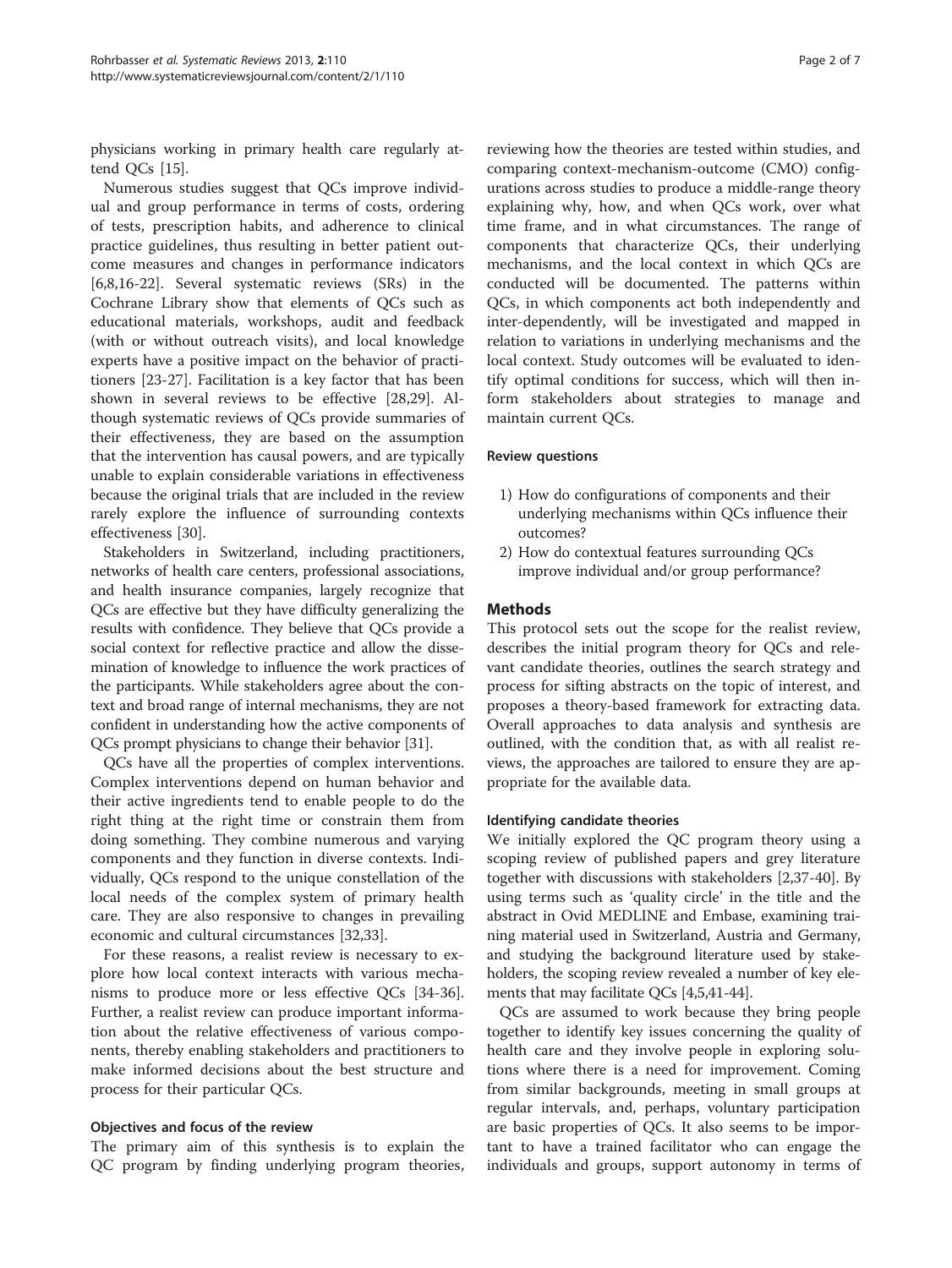selection of the issue and the approach for reviewing information, and find solutions [\[3](#page-5-0)]. Communication techniques such as debate, consensus discussion, brainstorming, reflective thinking, self-observation, and role play among other practices appear to keep QCs active. Educational strategies such as audit and feedback, outreach visits, workshop-like atmosphere, and use of local opinion leaders are regularly brought into play [\[45,46\]](#page-6-0). Results of QCs include improved patient outcomes measured in changes of performance indicators and cost benefits [[47](#page-6-0)].

After informal discussions with stakeholders from Switzerland and other European countries where QCs are prevalent, a set of questions was used to guide interviews with QC participants, facilitators, mentors, and regulators in Switzerland. These interviews clarified the objectives and the focus of QCs and confirmed that stakeholders have a common understanding of this important program. Stakeholders believe that QCs work because groups provide a social context for reflective practice and allow the dissemination of the findings to the participants' working places, especially if they are embedded in a wider system. This has provided the impetus for this review.

#### Search for data

An initial scoping search was performed to clarify the historical development of QCs, establish time frames, and describe their geographical distribution. The terms 'peer review group' (PRG), 'quality circle' (QC), and 'small group work' (SGW) were all included in the search as these terms are used interchangeably in different European countries. A Web of Knowledge citation map was used to identify the earliest published paper in 1979. Therefore, this search begins in 1980 using MEDLINE, Embase, PsycINFO, and CINHAL databases without language restrictions [[48](#page-6-0)-[51\]](#page-6-0). A comprehensive but purposive search for literature will be conducted using search strings for terms related to the descriptors of QC program theory, quality improvement, group functions and facilitation, and primary health care [Additional file [1](#page-5-0)]. In collaboration with a librarian, we developed a strategy that was guided by a selected set of documents [Additional file [2](#page-5-0)] [[52](#page-6-0)]. At all stages, snowball strategies and access to the grey literature will be used. Authors will be contacted to clarify data when necessary. An iterative search may be necessary if new prospective theories are identified during data analysis. Results of stakeholder discussions, interviews, and consultations as well as training and conference material will serve as data.

# Selection of studies

Criteria for identifying relevant studies and appraising study designs have been piloted using a subset of relevant articles about the QCs identified during the scoping search. The two sifting questions for identifying relevant studies and papers will be:

- 1) Does the study describe QCs that take place in a primary health care setting?
- 2) Does the study describe QCs that include structured SGW including a facilitator?

These questions identify appropriate examples of QCs in the setting of primary health care. When both questions can be answered in the affirmative, the next step will be to identify appropriate quantitative papers that provide an adequate description of the evaluation methods and outcomes together with appropriate qualitative studies that provide descriptions and explanations of the key elements in the preliminary program theory.

Appropriate studies will be selected by asking:

- 1) Does the study provide details about the tools and outcomes of evaluation? Or
- 2) Does the study provide qualitative data on the context in which the QC takes place? Or
- 3) Does the study present qualitative data on QC group dynamics or facilitation? Or
- 4) Does the study contain qualitative data on QCs and social learning, adult learning, learning techniques, or behavioral change theories?

Quality assessment of the studies will focus on determining relevance and credibility in relation to the research question and how the findings relate to the context of the study [[34\]](#page-6-0). Reasons why papers are included or excluded will be documented.

#### Data extraction and analysis

Data will be extracted as text and quantitative summaries to describe the configuration of mechanisms, context, and outcomes for each study. Author discussions of reasons for QC successes or failures will be included as data. Where studies have explicitly used a program theory, the theory will be noted.

In the first stage of analysis, context components will be extracted together with descriptions of mechanisms on a study-by-study basis. The configuration within each study will be identified; that is, how context interacts with mechanisms to either enable or constrain QCs. Propositions will be developed for each study describing the relationship between context, mechanism, and outcome [\[53\]](#page-6-0).

In the second stage of analysis, studies will be grouped by similar propositional statements in order to identify patterns in an iterative process. For example, QCs that occur in similar contexts could be compared to see if these similar contexts consistently trigger the same mechanisms. Likewise, QCs that focus on the same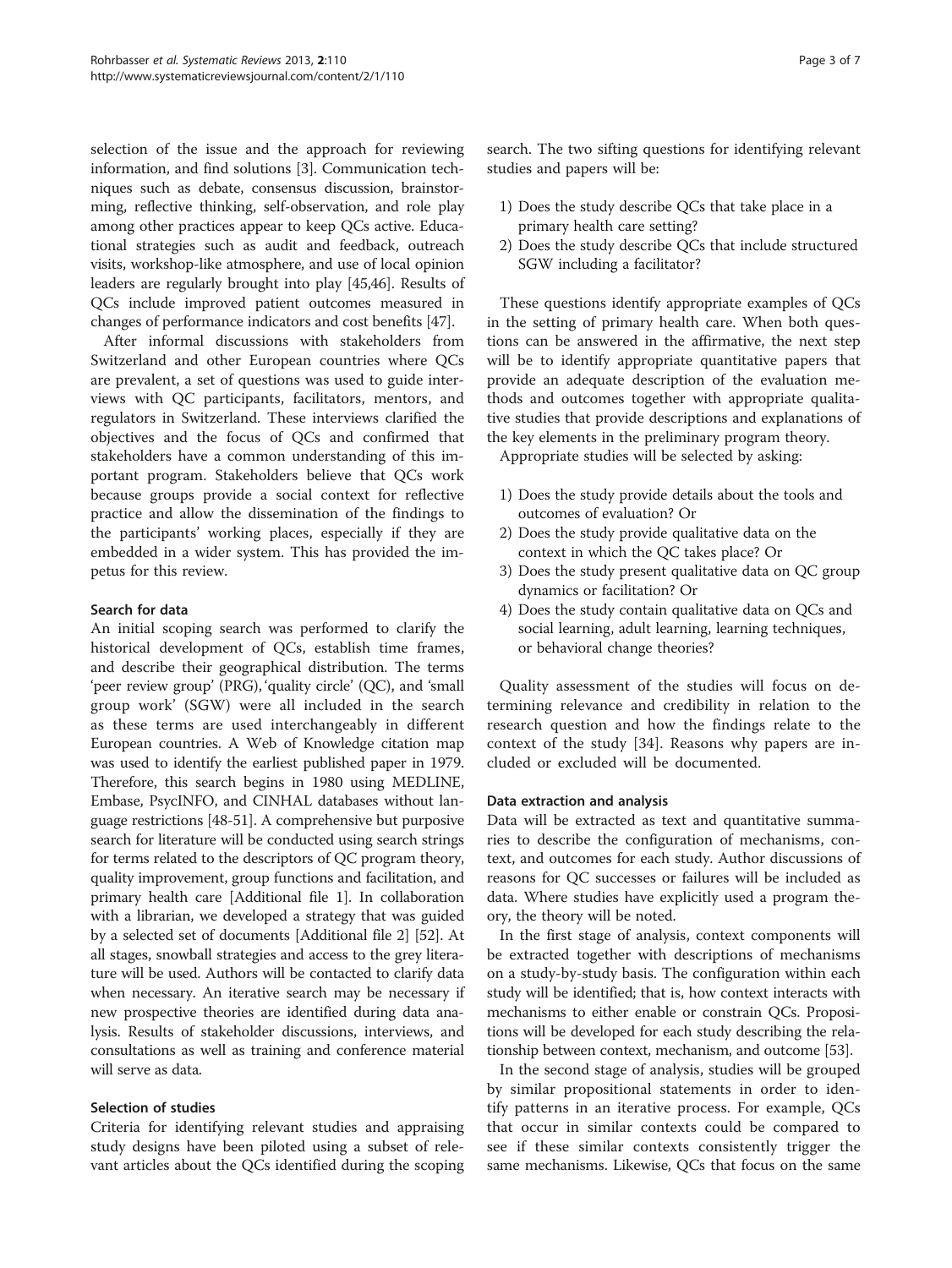mechanisms will also be compared across different contexts to examine if these mechanisms are consistent in terms of producing similar outcomes. Differences in contexts and configurations of components will be highlighted in which the underlying mechanisms can either be constraining or enabling. These demi-regularities will be presented as statements of which types of QC work, in which local contexts and circumstances, for which type of practitioner, and at which points in time. Swiss and European stakeholders have declared an interest in assisting with building these propositional statements as experts in local contexts. At the third stage of analysis, middlerange theories will be explored in order to explain the visible and hidden forces behind the demi-regularities. Our consultation with stakeholders and reviews of training material suggested that we may find explanatory theories from psychological, social, or economic sciences that offer some explanation about the complex social interactions within a QC. The search on theories has revealed three different theoretical fields focusing on factors that influence professional behavior change: 1) theories of adult learning, social learning, and problem-based learning, which can be used to explain improvement in observed practice and changes in physician behavior [\[54,55](#page-6-0)]; 2) theories on individual practitioner behavior change, which can be mapped to general domains of behavior change [[56](#page-6-0)]; and 3) theories related to implementation research in health settings and translating knowledge into action [\[57,58](#page-6-0)].

Over the past ten years, the theoretical domains that influence practitioner behavior change have been systematically identified [\[59,60](#page-6-0)]. The Theoretical Domains Framework (TDF) was developed as a theory-based classification of terms labeling behavior change across 14 key explanatory domains [\[61\]](#page-6-0). Several SRs and randomized studies have demonstrated that using theoretical domains helps to identify relevant theories to explain clinical practice and problems with implementation [[62-64](#page-6-0)]. For this review, the TDF will be used as an initial organizing framework for categorizing the process of behavior change across QCs. It is recognized that most realist reviews aim to identify potential middle-range theories at an early stage of the review, but the scoping revealed a diversity in terms of types of theories. Therefore, we have chosen the approach used by Jagosh *et al*. (2013) of first sorting the literature and then immersion in the data, at which stage a considered approach can be taken to reviewing goodness of fit with the theoretical areas identified during preliminary theory scoping [[65\]](#page-6-0).

We will explore whether the configurations produced from our QC data can be mapped to three recently published theoretical frameworks: Promoting Action on Research Implementation in Health Services (PARiHS) framework, behavior change wheel (BCW), and knowledge-to-action cycle (KTAC) [[56](#page-6-0),[66,67\]](#page-6-0). The

PARiHS framework suggests that successful implementation requires an analysis of the nature and type of knowledge and the qualities of the local context. This analysis determines the type of facilitation that is needed to make the change successful. The BCW targets the necessary interacting conditions for individuals in a QC to start acting, by focusing on their capability, opportunity, and motivation. These conditions will boost the KTAC by facilitating individuals within the group to increase their capability and motivation after establishing favorable preconditions within QCs, depending on the type of knowledge gap. Using these three theoretical frameworks, a conceptual framework was developed for this review to allow the comparison of different theories, in a structure that is independent of their origin. This will be used for describing the core components of QCs, mapping the way in which they relate to each other, and for seeking possible reasons for these relationships (Figure [1\)](#page-4-0).

# Data synthesis

We aim to synthesize the findings so that they are of use to practitioners when designing or modifying QCs. The stakeholders' main interest in a realist review lies in learning more about which ingredients lead to better outcomes and lower costs and which contexts are necessary to achieve these goals over a longer period of time. Fine-tuning the synthesis of theories underlying each of the original review questions should provide stakeholders with relevant answers [[34](#page-6-0),[53,68\]](#page-6-0).

Theories in comparative settings will reveal which contextual features are of importance. Questioning program integrity will reveal which combinations of contexts or interventions at different levels, be it group, organization, or primary health care, will support the QC process. The assessment of rival program theories will identify middle-range theories and demi-regularities that can optimize QC performance. This will result in specific recommendations of optimal variations to the program in specific contexts, thus enabling stakeholders to implement successful patterns of contextual features and effective QC components [[53\]](#page-6-0).

#### Reporting and dissemination of the findings

Transparent reporting of the process and findings is important for creating an audit trail. The standards of realist and meta-narrative evidence synthesis (RAMESES) provide publication criteria for a review of this type [\[69](#page-6-0)]. The authors will follow the RAMESES statement as they explore and answer the research questions in language acceptable to all stakeholders. An academic article will be written for publication in an international journal specializing in implementation. Findings will be disseminated through consultations with stakeholders in Switzerland, who will be able to critically evaluate the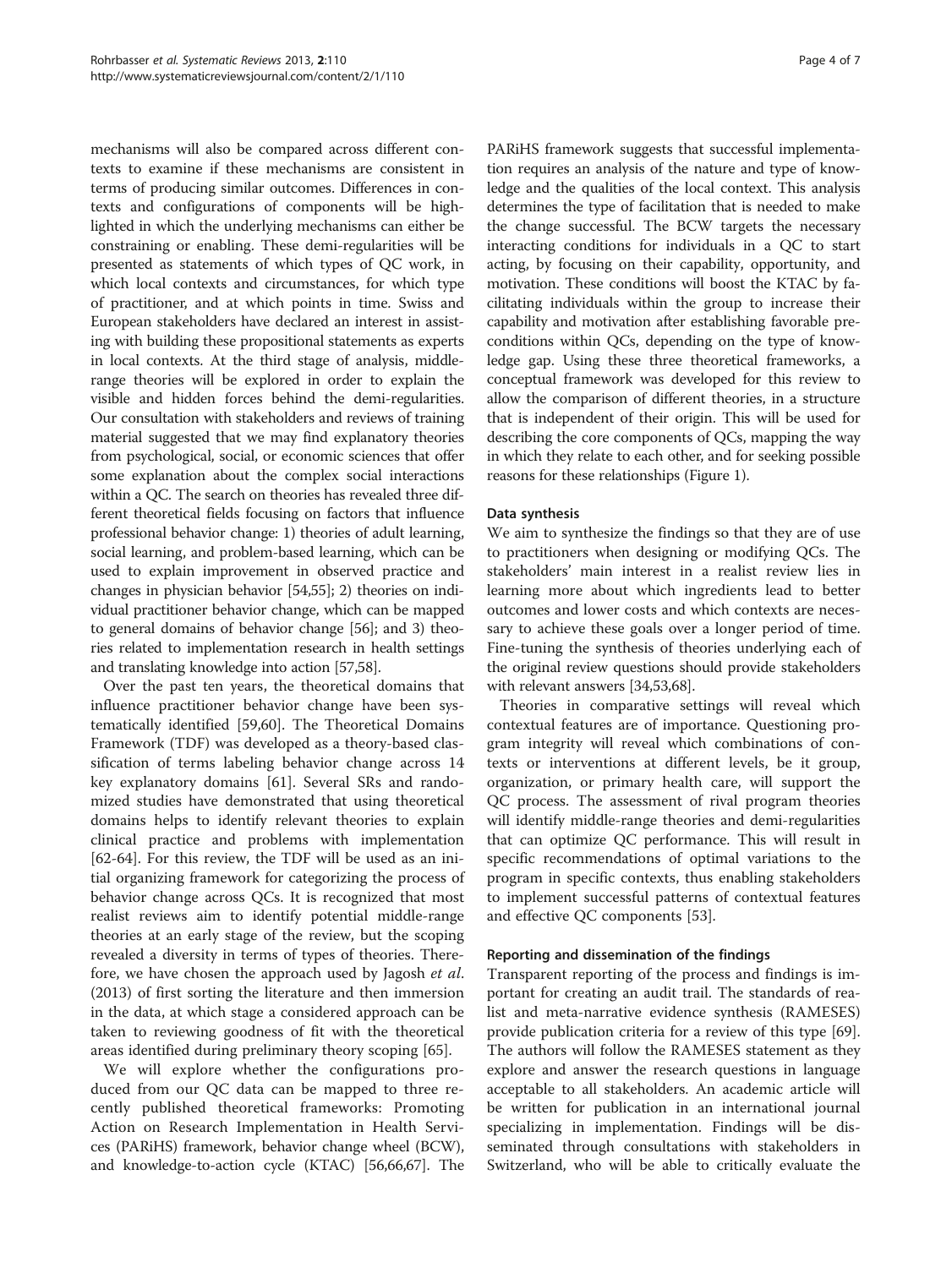<span id="page-4-0"></span>

results and then, ultimately, implement them. Further, the results of the review will be presented at the meeting of the European Society for Quality and Safety in Family Practice (EQuiP) in 2015. This will allow European stakeholders to evaluate current practice and discuss further steps for enhancing QCs across Europe.

#### Trial status

The authors have already completed the protocol, and plan in December 2013 to start the review, which has been registered with PROSPERO, the international prospective register of systematic reviews: CRD42013004826.

# **Discussion**

#### Ethical issues

A review of this kind does not require approval from an ethics committee because it is not primary research. However, it will follow the relevant standards of utility, usefulness, feasibility, propriety, accuracy, and accountability [[70,71](#page-6-0)].

#### Limitations

This realist review has two major limitations. Firstly, it is dependent on the transparency and adequacy of

reporting by original authors. To address this, authors will be contacted for clarification and related reports will be examined. Additionally, there is the risk of the selective bias of choosing underlying theories and synthesizing them in an *ad hoc* manner. This will be addressed through the creation of an overarching framework to guide systematic theory development and through an iterative process of communication with the stakeholders and consultation of the literature.

#### Summary

Realist synthesis is a methodology under development and this protocol makes explicit the processes of using stakeholders as a key source of information to clarify the scope of the review. We developed separate search strategies for understanding the scope, finding underlying theories, and identifying primary studies. We explicitly described the data extraction and analysis process across three levels of investigation, and have planned the final stage of synthesizing data and drawing of conclusions for theory development. The stakeholders will receive on-going reports for checking and ensuring policy relevance and for safeguarding future policy development.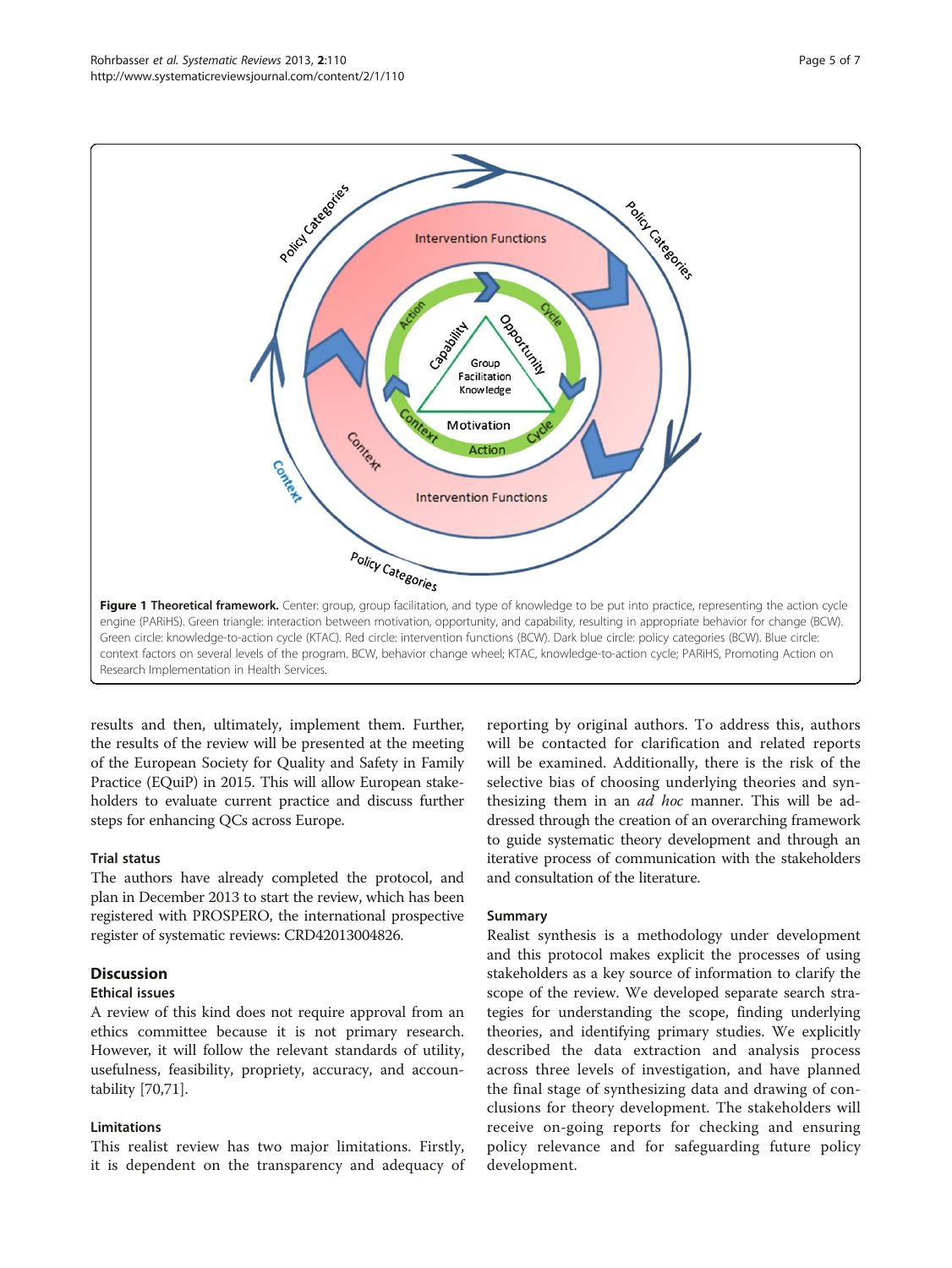# <span id="page-5-0"></span>Additional files

[Additional file 1:](http://www.biomedcentral.com/content/supplementary/2046-4053-2-110-S1.docx) Program', 'quality improvement', 'group', and 'primary care' terms.

[Additional file 2:](http://www.biomedcentral.com/content/supplementary/2046-4053-2-110-S2.docx) Search strategy in Ovid MEDLINE, Embase, and PsycINFO.

#### Abbreviations

BCW: Behavior change wheel; CME: Continuing medical education; CMO: Context-mechanism-outcome; CPD: Continuing professional development; EQuiP: European Society for Quality and Safety in Family Practice; KTAC: Knowledge-to-action cycle; PARiHS: Promoting action on research implementation in health services; PRG: Peer review group; QC: Quality circle; RAMESES: Realist and meta-narrative evidence synthesis; SGW: Small group work; SR: Systematic review; TDF: Theoretical domains framework.

#### Competing interests

There are no financial conflicts. As a member of the committee of quality in Swiss family practices and a supervisor and trainer of facilitators working at santémed Health Care Centres, a network providing primary health care services, AR has great personal expertise and many years' experience of QCs. SM and JH contribute independently to this project from their academic and methodological experience.

#### Authors' contributions

AR performed the conceptual work and prepared the protocol as part of formal postgraduate study (DPhil Programme in Evidence-Based Health Care, University of Oxford, Oxford, UK). SM supervised the development of the protocol, critically reviewed the text, and assisted with editing. JH provided important input regarding the methodology and revised the protocol with regard to the realist approach. All authors read and approved the final manuscript.

#### Authors' information

AR: DPhil, Department of Primary Health Care Sciences, University of Oxford, Oxford, UK; santémed Health Care Centres; member of EQuiP; and delegate for Quality in Medicine on behalf of the Swiss Association of Family Medicine. SM: Senior Researcher, Centre for Evidence Based Medicine, Department of Primary Health Care Sciences, University of Oxford, Oxford, UK. JH: Senior Lecturer and Course Director, MPH in International Health Management and Leadership, School of Health and Related Research (ScHARR), University of Sheffield, Sheffield, UK; and Co-Convenor, Cochrane Qualitative Research Methods Group.

#### Acknowledgement

Nia Roberts at the Department of Primary Health Care Sciences, Bodleian Libraries, University of Oxford, has contributed substantially to the search strategy of this work.

#### Funding

This paper was written without any funding as part of AR's DPhil studies at the Department of Primary Health Care Sciences, University of Oxford.

#### Author details

<sup>1</sup>santémed Health Care Centre, Friedtalweg 18, Wil 9500, Switzerland. 2 Department of Primary Health Care Sciences, University of Oxford, New Radcliffe House, Walton Street, Jericho, Oxford OX2 6NW, UK. <sup>3</sup>Section of Public Health, School of Health and Related Research (ScHARR), University of Sheffield, Regent Court, 30 Regent Street, Sheffield S1 4DA, UK.

#### Received: 8 July 2013 Accepted: 25 November 2013 Published: 9 December 2013

#### References

- Ishikawa K: How to Operate QC Circle Activities. Tokyo: QC Circle Headquarters, Union of Japanese Scientists and Engineers; 1985.
- 2. Qualitätszirkel. <http://www.kbv.de/themen/qualitaetszirkel.html>.
- 3. Tutorengruppe für die Ausbildung von Qualitätszirkel-Moderatoren: Definition medizinischer Qualitätszirkel – ein Vernehmlassungstext. Prim Care 2005, 5(16):370–372.
- 4. Grol R, Lawrence M: Quality Improvement by Peer Review. Oxford: Oxford University Press; 1995.
- 5. Tross O: Qualitätszirkel als Form der Arbeitsorganisation: Planung und Gestaltung von Qualitätszirkelnals Variante der Teamarbeit in Unternehmen. Munich: GRIN Verlag; 2003.
- 6. Verstappen WH, van Merode F, Grimshaw J, Dubois WI, Grol RP, van der Weijden T: Comparing cost effects of two quality strategies to improve test ordering in primary care: a randomized trial. Int J Qual Health Care 2004, 16(5):391–398.
- 7. Watkins C, Timm A, Gooberman-Hill R, Harvey I, Haines A, Donovan J: Factors affecting feasibility and acceptability of a practice-based educational intervention to support evidence-based prescribing: a qualitative study. Fam Pract 2004, 21(6):661–669.
- 8. Wensing M, Broge B, Riens B, Kaufmann-Kolle P, Akkermans R, Grol R, Szecsenyi J: Quality circles to improve prescribing of primary care physicians. Three comparative studies. Pharmacoepidemiol Drug Saf 2009, 18(9):763–769.
- 9. Grol R, Baker R, Wensing M, Jacobs A: Quality assurance in general practice: the state of the art in Europe. Fam Pract 1994, 11(4):460-467.
- 10. Gerlach FM, Beyer M, Römer A: Quality circles in ambulatory care: state of development and future perspective in Germany. Int J Qual Health Care 1998, 10(1):35–42.
- 11. Ennis K, Harrington D: Quality management in Irish health care. Int J Health Care Qual Assur Inc Leadersh Health Serv 1999, 12(6–7):232–243.
- 12. O'Riordan M: Continuing medical education in Irish general practice. Scand J Prim Health Care 2000, 18(3):137–138.
- 13. Munck A, Damsgaard J, Hansen DG, Bjerrum L, Sondergaard J: The Nordic method for quality improvement in general practice. Qual Prim Care 2003, 11(1):73–78.
- 14. Beyer M, Gerlach FM, Flies U, Grol R, Krol Z, Munck A, Olesen F, O'Riordan M, Seuntjens L, Szecsenyi J: The development of quality circles/peer review groups as a method of quality improvement in Europe. Results of a survey in 26 European countries. Fam Pract 2003, 20(4):443-451.
- 15. Meyer-Nikolic VA, Hersperger M: Qualitätsentwicklung in der ambulanten Medizin CH: Q-Monitoring-Resultate schaffen Übersicht. Schweizerische Ärztezeitung 2012, 93:1036–1038.
- 16. Verstappen WH, van der Weijden T, Sijbrandij J, Smeele I, Hermsen J, Grimshaw J, Grol RP: Effect of a practice-based strategy on test ordering performance of primary care physicians: a randomized trial. JAMA 2003, 289(18):2407–2412.
- 17. Verstappen WH, van der Weijden T, Dubois WI, Smeele I, Hermsen J, Tan FE, Grol RP: Improving test ordering in primary care: the added value of a small-group quality improvement strategy compared with classic feedback only. Ann Fam Med 2004, 2(6):569–575.
- 18. Niquille A, Ruggli M, Buchmann M, Jordan D, Bugnon O: The nine-year sustained cost-containment impact of Swiss pilot physicians-pharmacists quality circles. Ann Pharmacother 2008, 44(4):650–657.
- 19. Welschen I, Kuyvenhoven MM, Hoes AW, Verheij TJ: Effectiveness of a multiple intervention to reduce antibiotic prescribing for respiratory tract symptoms in primary care: randomised controlled trial. BMJ 2004, 329(7463):431.
- 20. Stevenson K, Baker R, Farooqi A, Sorrie R, Khunti K: Features of primary health care teams associated with successful quality improvement of diabetes care: a qualitative study. Fam Pract 2001, 18(1):21–26.
- 21. Schneider A, Wensing M, Biessecker K, Quinzler R, Kaufmann-Kolle P, Szecsenyi J: Impact of quality circles for improvement of asthma care: results of a randomized controlled trial. J Eval Clin Pract 2008, 14(2):185–190.
- 22. Bugnon O, Jotterand S, Niquille Charrière A, Ruggli M, Herzig L: Physicians-pharmacists quality circles: shared responsibility of the freedom of prescription. Rev Med Suisse 2012, 8(341):1044–1048. 1042.
- 23. O'Brien M, Rogers S, Jamtvedt G, Oxman Andrew D, Odgaard-Jensen J, Kristoffersen Doris T, Forsetlund L, Bainbridge D, Freemantle N, Davis DA, Haynes RB, Harvey EL: Educational outreach visits: effects on professional practice and health care outcomes. Cochrane Database Syst Rev 2007, 4:CD000409.
- 24. Forsetlund L, Bjorndal A, Rashidian A, Jamtvedt G, O'Brien MA, Wolf F, Davis D, Odgaard-Jensen J, Oxman AD: Continuing education meetings